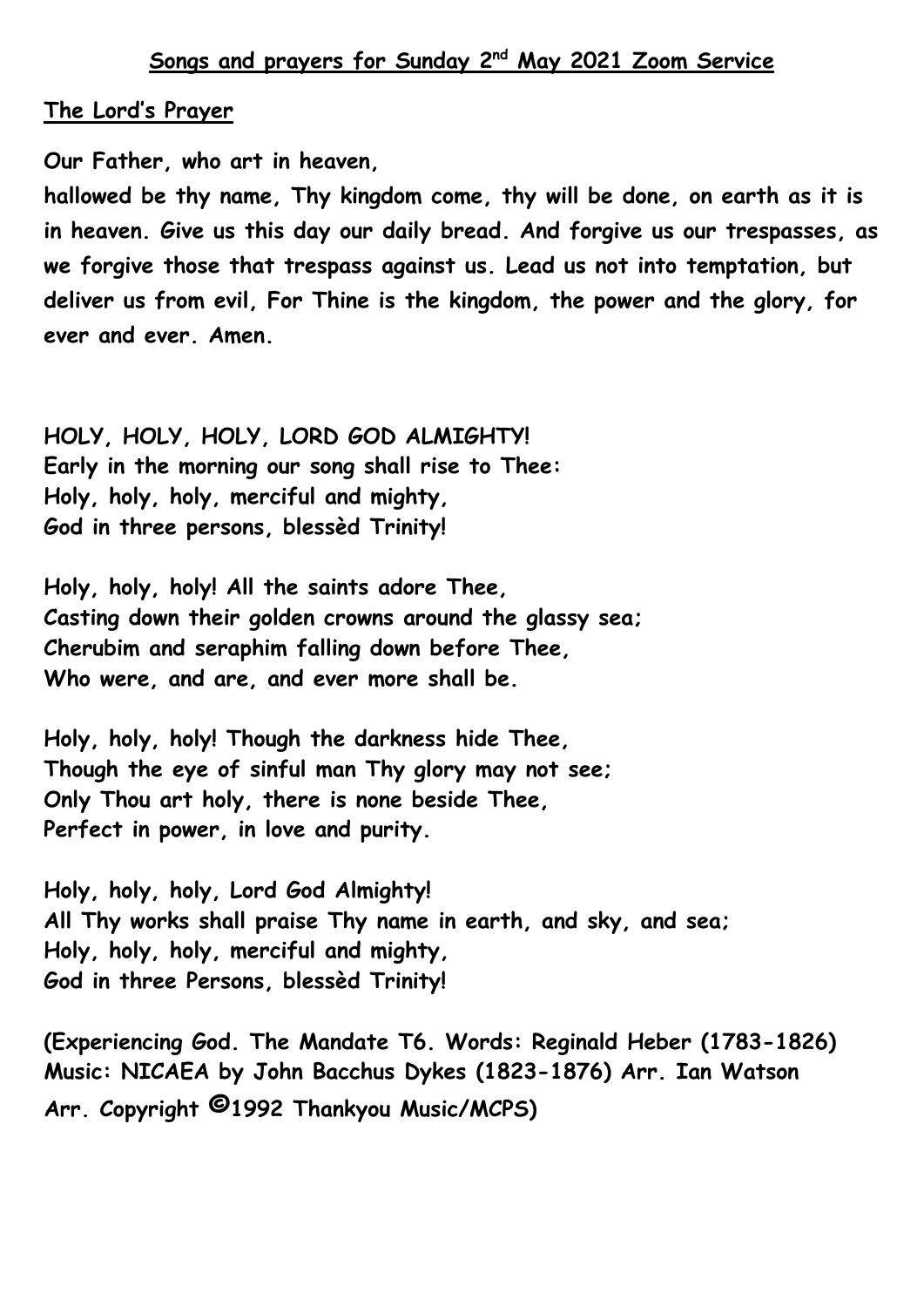**BLESSÈD BE THE NAME OF THE LORD, Blessed be the name of the Lord, Blessed be the name of the Lord Most High! (Repeat)**

**Glory to the name of the Lord Glory to the name of the Lord Glory to the name of the Lord Most High! (Repeat)**

**The Name of the Lord is a strong tower, The righteous run into it, And they are saved. (Repeat)**

**Holy is the name of the Lord Holy is the name of the Lord Holy is the name of the Lord Most High! (Repeat)**

**The Name of the Lord is a strong tower, The righteous run into it, And they are saved. (Repeat)**

**Songs of Fellowship for Small Groups D2 T17 Clinton Utterbach. Copyright ©1989 Utterbach Music Inc/Polygram International Publishing Corp.**

## **A Primary School's version of The Lord's Prayer.**

**Our Father in heaven, you are awesome! Show us who you are and how you want us to be. Make earth more like heaven. Please give us what we need to keep going each day. Help us when we are wrong and clean us up on the inside. Help us to let other people off and move on. Keep us from bad stuff. You're in charge! You're strong and powerful and always there. Forever! Amen.**